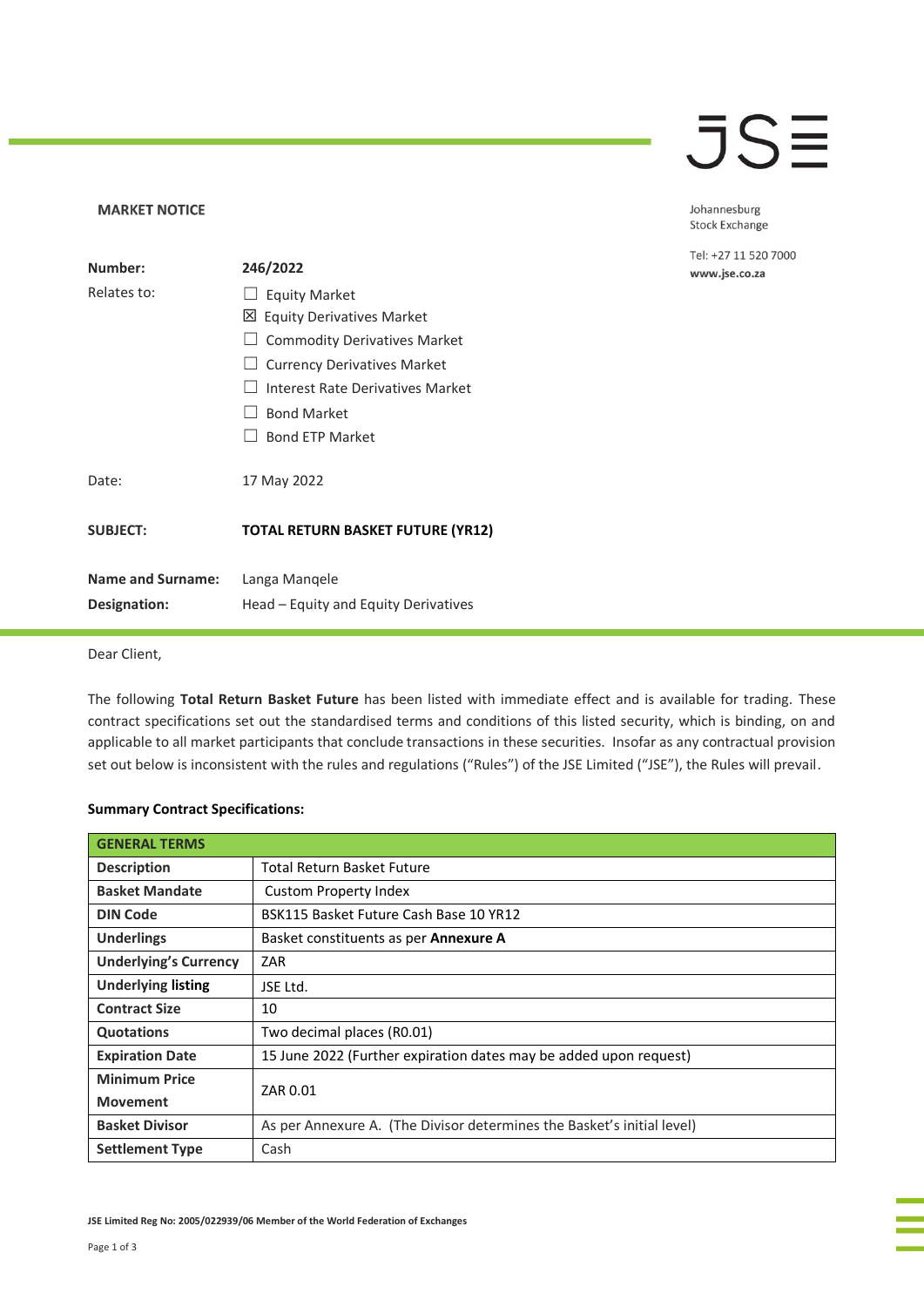# **JSE**

| <b>Maintenance</b>                                                                      |                                                                                             |  |  |  |  |  |  |
|-----------------------------------------------------------------------------------------|---------------------------------------------------------------------------------------------|--|--|--|--|--|--|
| <b>Frequency of</b>                                                                     | $N/A \Box$ Monthly $\square$<br>Quarterly $\square$<br>Semi-Annually □<br>Annually <b>図</b> |  |  |  |  |  |  |
| <b>Rebalancing</b>                                                                      |                                                                                             |  |  |  |  |  |  |
| <b>Basket Spot Price</b><br>(Capital Index)                                             | The price of the Basket will be calculated as follows:                                      |  |  |  |  |  |  |
|                                                                                         | (Price x System Factor x SPI)<br>Basket Market Cap<br>Divisor<br>Divisor                    |  |  |  |  |  |  |
| <b>Total Return Index</b><br>Value (TRI Spot)                                           | Basket Spot (t)<br>TRI Spot $(t-1)$ = TRI Spot $(t-1)$ x<br>Basket Spot $(t-1)$ - XDA(t)    |  |  |  |  |  |  |
|                                                                                         | Where: XDAt = Weighted Dividend Points                                                      |  |  |  |  |  |  |
| <b>Constituents Initial</b><br><b>Reference Level</b>                                   | As per Annexure A                                                                           |  |  |  |  |  |  |
| <b>Basket Spot Price</b><br>Reference                                                   | Underlying                                                                                  |  |  |  |  |  |  |
| <b>Underlying</b>                                                                       | $= (Price x System Factor x SPI)$                                                           |  |  |  |  |  |  |
| <b>Constituent MCAP</b>                                                                 |                                                                                             |  |  |  |  |  |  |
| within Basket                                                                           |                                                                                             |  |  |  |  |  |  |
| <b>EXPIRATION AND VALUATION PROCEDURE</b>                                               |                                                                                             |  |  |  |  |  |  |
| <b>Expiration Date</b>                                                                  | 15 June 2022                                                                                |  |  |  |  |  |  |
| <b>Valuation Time</b>                                                                   | End of Auction Call session that corresponds to the Standard Futures Close-Out period is    |  |  |  |  |  |  |
|                                                                                         | 12:00hrs (SAST), Scheduled Closing Time of the JSE, which on normal JSE trading days is     |  |  |  |  |  |  |
|                                                                                         | 17:00hrs (SAST).                                                                            |  |  |  |  |  |  |
| <b>Automatic Exercise</b>                                                               | Applicable                                                                                  |  |  |  |  |  |  |
| <b>Cost Implications</b>                                                                |                                                                                             |  |  |  |  |  |  |
| <b>JSE Trading Fees</b>                                                                 | See Equity Derivative Booking Fee Schedule: JSE Fees 2022                                   |  |  |  |  |  |  |
| <b>Foreign Designation</b>                                                              | Yes $\Box$ / No $\boxtimes$                                                                 |  |  |  |  |  |  |
| The above instrument has been designated as "Foreign" by the South African Reserve Bank |                                                                                             |  |  |  |  |  |  |

### **Further Contract Specifications (including Procedures, Requirements and Conditions of Rebalancing)**

- 1. To qualify for listing and for continued listing of these securities, the basket exposure must, at all times, maintain the indicated basket mandate which will align with the JSE listed indices, or if not available, with any other publicly available index mandate.
- 2. Any market participant that has open positions in these securities may request a rebalancing of the indicated basket subject to the JSE's rules and in accordance with the provisions of these contract specifications.